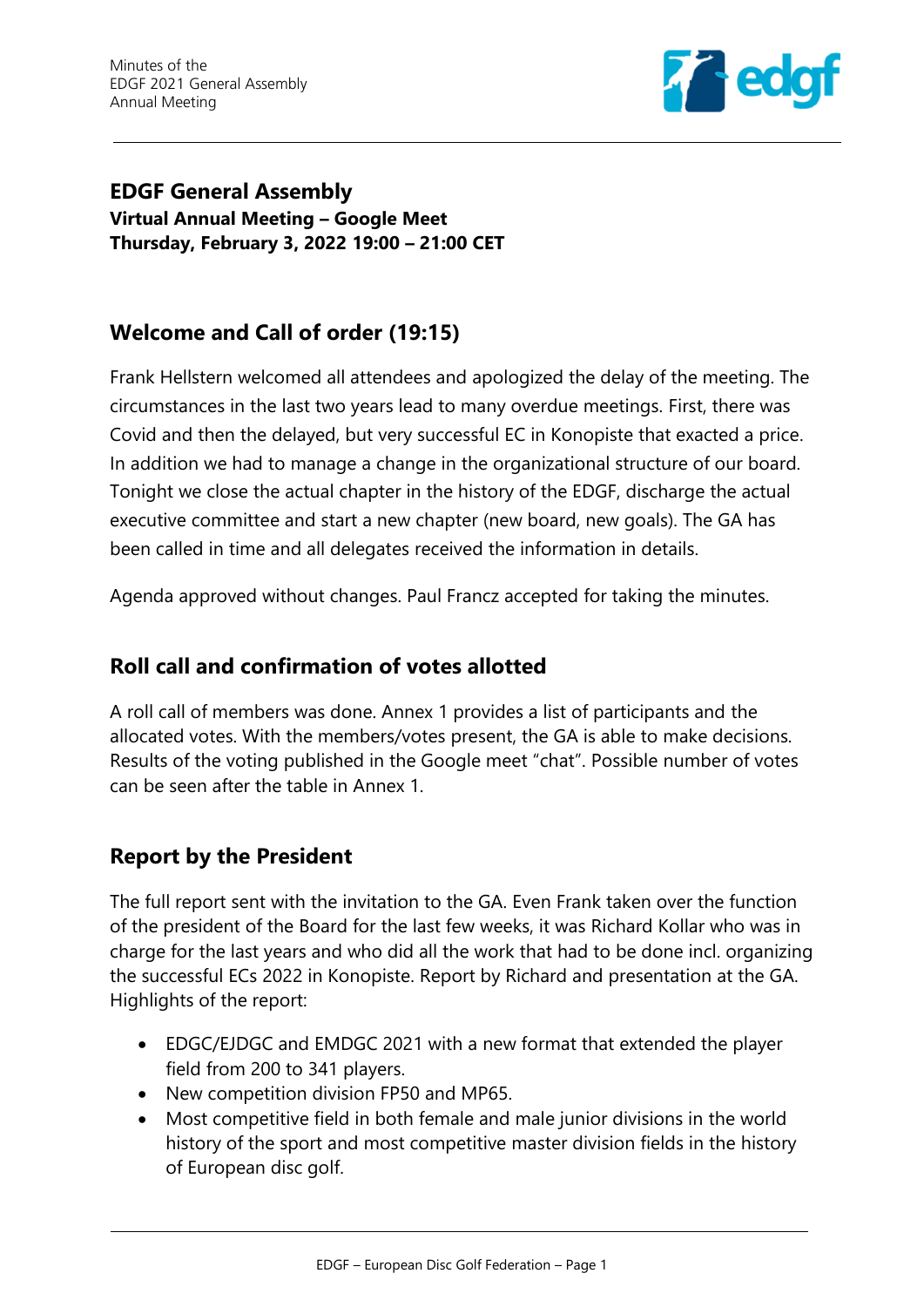

- An informal meeting organized by EDGF during the EDGC identified as one of the main goals in the future a development of an international European Youth Disc Golf Program.
- Also discussed at the meeting: Change of bid allocation rules, individual spots for EDGF non-member countries and national spots only in the regime for other non-member countries in Group 2 (i.e. only a minimal number of national spots), implement MP55 as a new division for 2023.
- The new EFDF Statutes, collaboration with EFDF.
- European Team Disc Golf Championships and relation with WFDF.
- EDGF organizational issues.
- Covid helped to grow the sport.
- Pointed out at the meeting: Open EDGF membership by Sweden and Norway (forcing contact in 2022).

# **Financial Report**

The appointed treasurer Kristjan Jägel resigned late in 2021 from BoD. The General Secretary has taken over in addition this position ad interim.

For the first time, EDGF achieved an income by earning the EDGC sanctioning fees. The fully detailed financial report was sent with the GA invitation. EDGF now hold a bank account (CHF) with Raiffeisen Bank in Switzerland. Account summary:

- Income: CHF 2'592.85 (€ 2'500.00)
- Expenses: CHF 706.38
- Balance: CHF 1'886.47

No Auditor could be found so far, the BoD asks the GA to approve the signed financial statement as presented.

## **Discharge of the Board of Directors**

With the discharge of the board by the members the bygone time of office of the board ends and the members, declare that they accept the work, the paying and decisions and especially the financial actions of the old board.

The GA discharged the BoD unanimously.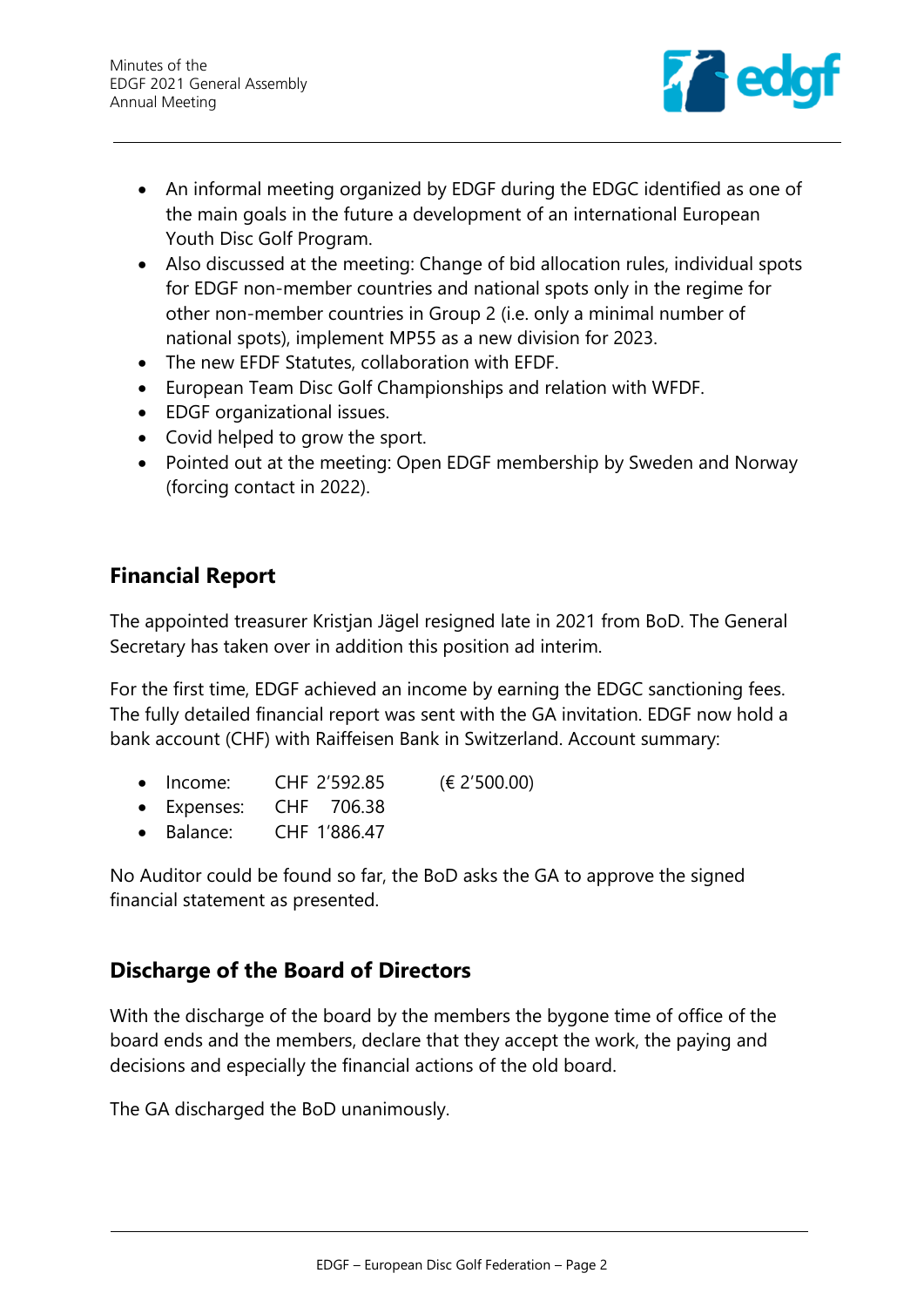

## **Approval of new EDGF member and changes**

The required membership application documents were sent in full and on time.

| Ordinary members: | <b>Lithuania</b> (Lithuanian Disc Golf Federation) |
|-------------------|----------------------------------------------------|
|                   | <b>Iceland</b> (Iclandic Disc Golf Association)    |
|                   |                                                    |

Extraordinary members: **Scotland** (Scottish Disc Golf Association)

New members approved by GA unanimously (24:0 votes).

#### **Member change**

IL DISC GOLF is the name of the new Non-Professional sports Association for disc golf in Italy. The official ordinary member shall be **FIFD** (Federazione Italiana Flying Disc).

The member change approved by GA unanimously (24:0 votes).

**Remarks:** As from this point onwards of the GA, the number of votes have increased by 2 (new members Lithuania and Iceland), and by another 2 (Czech Republic: late arrival) to a total of 28 votes.

## **Submitted Proposals**

#### **a) Introduction of the MP55 division to 2023 EMDGC**

Approval: 21 Against: 2 Abstention: 5

#### **b) Separate Team Captain for EJDGC by every participating country**

Approved by GA unanimously (28:0)

**c) EDGF to provide only individual spots for EDGF non-member countries and national spots only in the regime for other non-member countries in Group 2 (i.e. only a minimal number of national spots).**

Approval: 16 Against: 2 Abstention: 10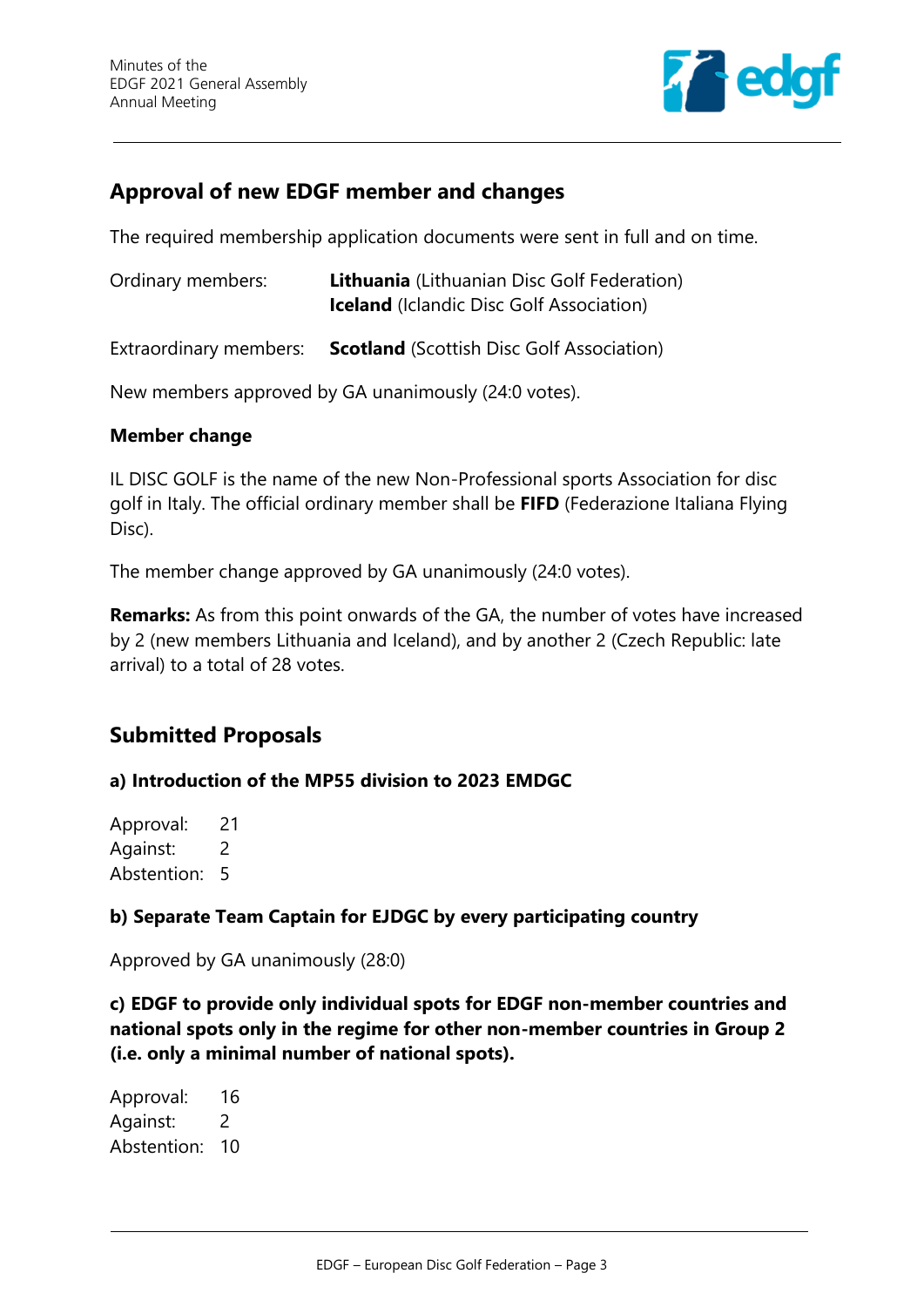

# **Elections**

The number of BoD members is set to seven (7). The current four (4) BoD members expressed their will to continue for another period. As no candidates have been proposed by the member countries before the meeting, the GA allowed asking for any candidates at present.

| Current BoD members: | Frank Hellstern, Germany |  |  |
|----------------------|--------------------------|--|--|
|                      | Richard Kollar, Slovakia |  |  |
|                      | Paul Francz, Switzerland |  |  |
|                      | Tapani Aulu, Finland     |  |  |
|                      |                          |  |  |

New candidate: Laura Heikkilä, Finland

All proposed persons elected unanimously (28:0 votes) as EDGF board members.

The new BoD will meet in short time for its constituent meeting, building the Executive Committee.

## **Other Business**

#### **EDGC/EJDGC/EMDGC Bidding Process**

The Bidding Documents have been re-written (re-formatted) and will be available in PDF-Format on our website https://discgolffederation.eu middle of February.

| Bidding period: February to End of April 2022. |
|------------------------------------------------|
| Bidding selection: May 2022                    |
| Announcement: June 2022                        |
| Information pack: August/September 2022        |
| Registration start: October (fall) 2022        |
|                                                |

#### **EFDF (European Flying Disc Federation)**

The EDGF is an extraordinary member of the EFDF. Ex-officio the EDGF has a member on the board of the EFDF without the right to take part in voting. Frank Hellstern was accredited at the GA of the EFDF as representative of the EDGF.

Frank Hellstern concluded this General Assembly by thanking everyone for his or her time and support towards EDGF. Also tanking again the BoD members for their work.

#### **Meeting END: 20:45 CET**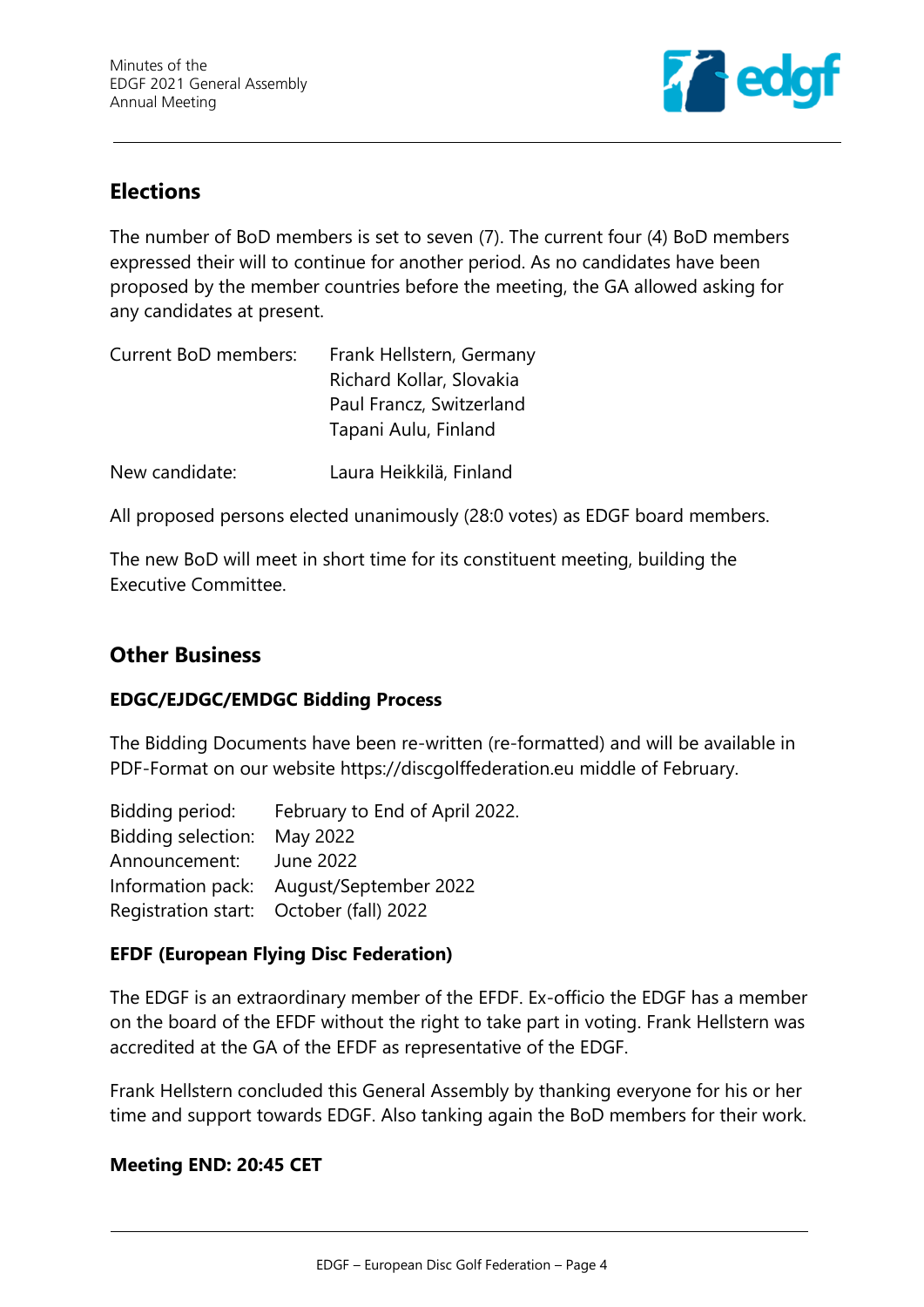

## **Annex 1: Members represented at the 2021 General Assembly**

| <b>Country</b> | Representative                     | <b>Votes</b>   | <b>Remarks</b>              |
|----------------|------------------------------------|----------------|-----------------------------|
| Croatia        | Tomilsav Gorički                   | 1              |                             |
| Czech Republic | Peter Tanka                        | $\overline{2}$ | missed 1 <sup>st</sup> part |
| <b>Denmark</b> | René Mikkelsen                     | $\overline{2}$ |                             |
| Estonia        | Rainer Lipand                      | 3              |                             |
| Finland        | Laura Heikkilä                     | 3              |                             |
| France         | Gérard Morin                       | $\overline{2}$ |                             |
| Germany        | Stephan Mesel                      | $\overline{2}$ |                             |
| Hungary        | Dani Hatvani                       | 1              |                             |
| Italy          | Riccardo Scoffernecher             | 1              |                             |
| Iceland        | Birgir Ómarsson / Gunnar Einarsson | $\mathbf{1}$   | voting 2 <sup>nd</sup> part |
| Lithuania      | Mykolas Krasnickas                 | $\mathbf{1}$   | voting 2 <sup>nd</sup> part |
| Netherlands    | Peter Buissroogge                  | $\overline{2}$ |                             |
| Poland         | Mikal Paszkowski                   | 1              |                             |
| Portugal       | <b>Bruno Gravato</b>               | 1              |                             |
| Slovakia       | Richard Kollar                     | 1              |                             |
| Slovenia       | Boštjan Babič                      | 1              |                             |
| Spain          | Miguel Espiau                      | 1              |                             |
| Switzerland    | <b>Marc Chardonnens</b>            | $\overline{2}$ |                             |